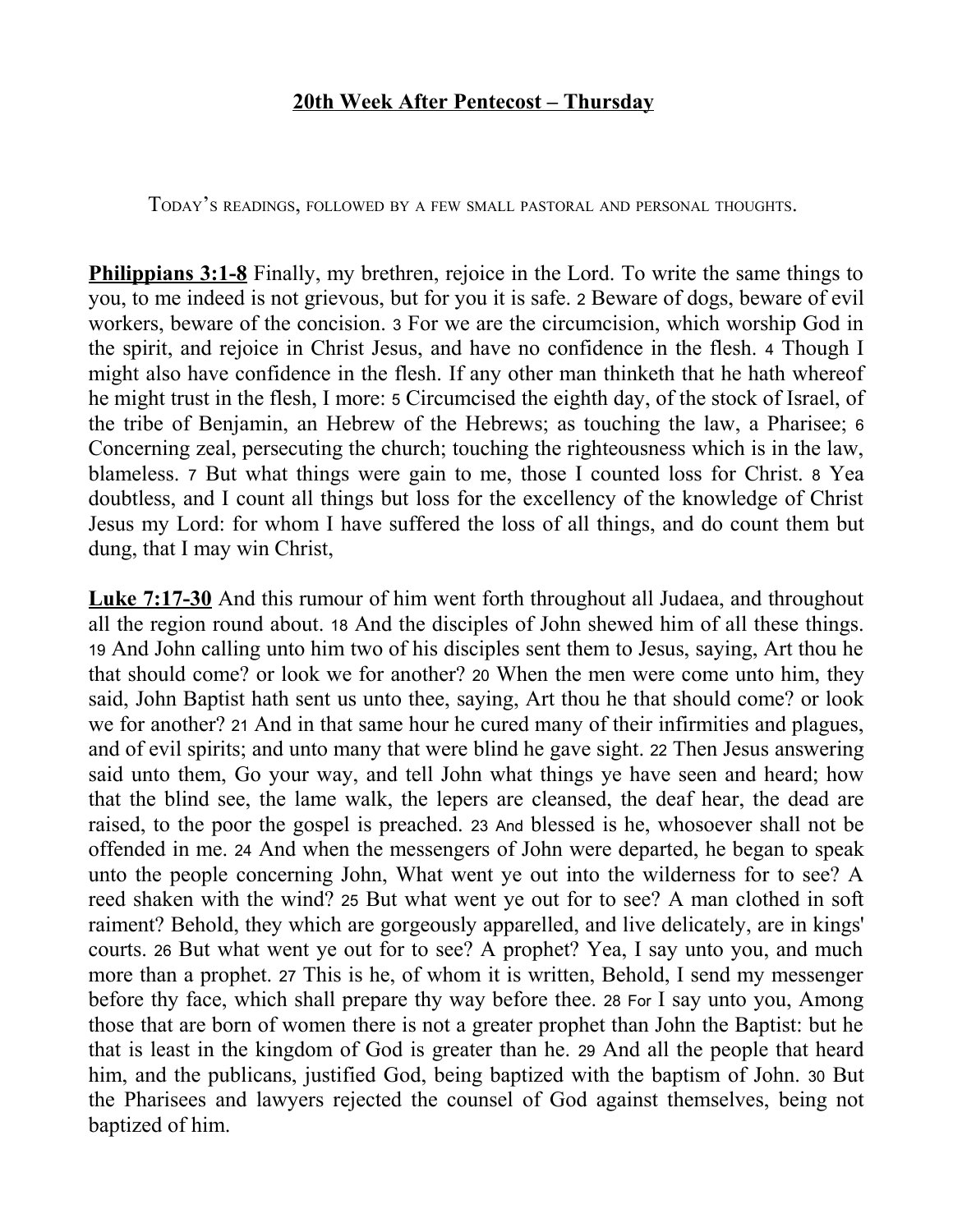Luke 7:17-30 **And this rumour of him went forth throughout all Judaea, and throughout all the region round about.** 18 **And the disciples of John shewed him of all these things.** 19 **And John calling unto him two of his disciples sent them to Jesus, saying, Art thou he that should come? or look we for another?** 20 **When the men were come unto him, they said, John Baptist hath sent us unto thee, saying, Art thou he that should come? or look we for another?**

Blessed Theophylact tells us that some of St John's disciples were jealous, having heard of Christ. These were still holding onto their allegiance to John, even though their leader had already said: "He must increase, but I must decrease" (John 3:30) Sometimes people do not adapt well to change, and become enamored of a personality instead of the message that person is trying to convey. St John, being a wise pastor, wished to bring his disciples to the proper understanding. They may have believed him if he told them again of Christ, but a better and more sure way was to send them to Christ, so they could see for themselves.

A shallow perusal of this text may raise the doubt in some that St John's faith was weak. How can this be, since he was the one who leaped in the womb when he met Christ, who was in the womb of the Virgin, when she came to Elizabeth? (Luke 1:41). How can this be, since shortly after he prophesied to his followers that: "I indeed baptize you with water unto repentance: but he that cometh after me is mightier than I, whose shoes I am not worthy to bear: he shall baptize you with the Holy Ghost, and with fire" (Matthew 3:13), when Christ came to him in the Jordan, he recognized the one of whom He had prophesied, and said with trembling: "have need to be baptized of thee, and comest thou to me?" (Matthew 3:14).

## Luke 7:24 **And when the messengers of John were departed, he began to speak unto the people concerning John, What went ye out into the wilderness for to see? A reed shaken with the wind?**

Some of the people who knew the St. John had sent messengers to Christ were scandalized, and our Lord is addressing this when he asks a series of questions beginning with "What went ye out to see". A reed in the wind bends whichever way the wind blows – this signifies inconstancy and weak faith.

## Luke 7:28 **For I say unto you, Among those that are born of women there is not a greater prophet than John the Baptist: but he that is least in the**